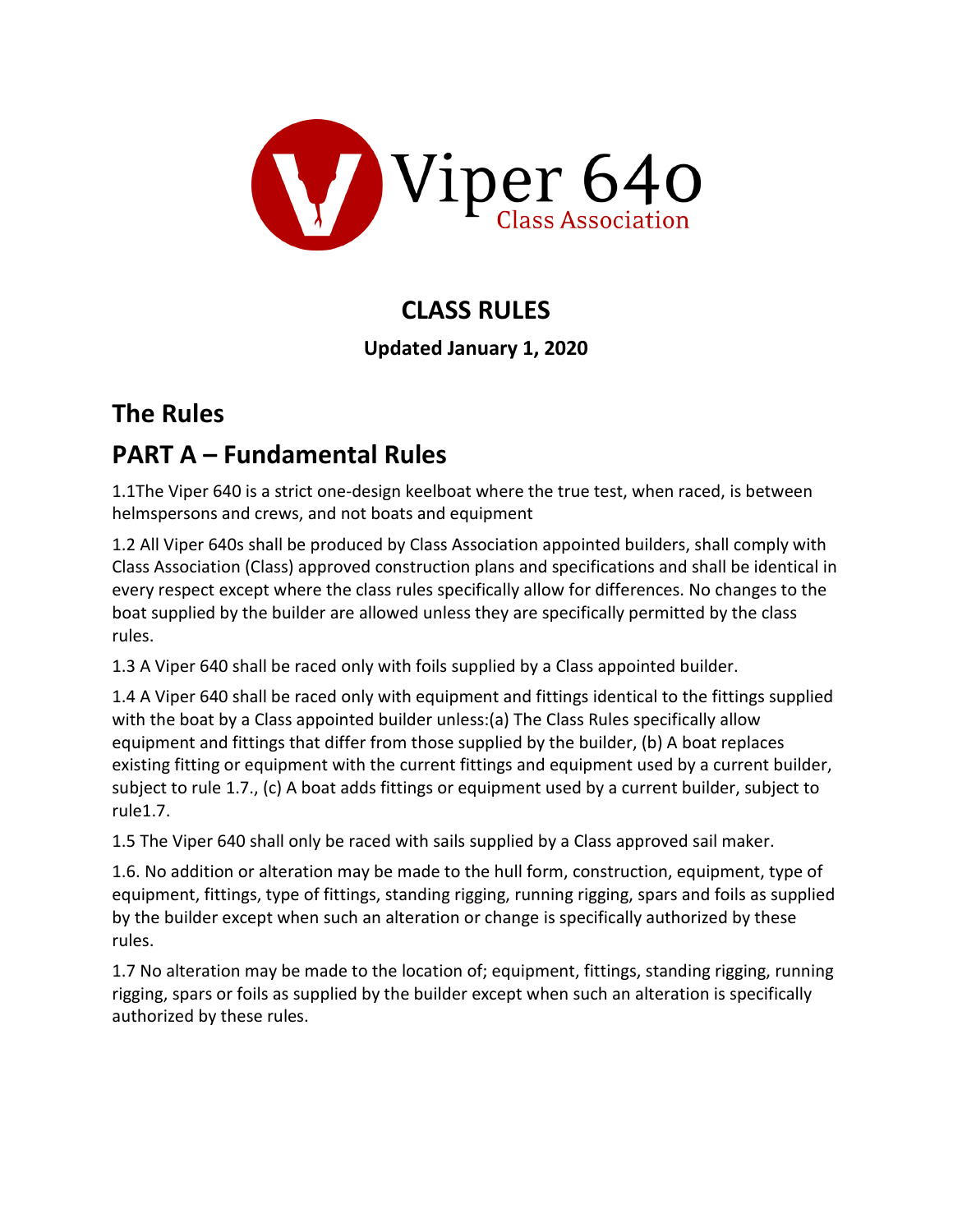## **PART B – Measurement Rules**

## **2 Hull, Deck, Foils and Weight**

2.1. Keel & Bulb

2.1.1 The keel shall be made only from Class approved molds and shall only be supplied by a Class approved builder.

2.1.2 The bulb shall be of lead cast in the Class approved mold (version 2) and encased in the Class approved bulb profile (version 2). All version 1 keel bulbs (Hulls up to and including Hull #70) shall install a retrofit keel bulb kit supplied by a Class approved builder.

2.1.3 The total weight of the keel shall be 119 kg +/- 4 kg.

2.2 Rudder- The rudder shall be made to the original design and shall only be supplied by a Class approved builder. A rudder tower wedge, as supplied by a Class appointed part supplier, may be installed to make a swept rudder blade vertical. The rudder tower wedge may not be installed with older "forward kinked" rudders. A vertical rudder blade and vertical axis of rotation becomes mandatory after March 31, 2020. Once a rudder tower wedge is installed, a boat shall not switch between swept and vertical rudder configurations except with Technical Committee approval. When a swept rudder is converted to vertical, a tiller adapter from the Class appointed part supplier shall also be installed to make the tiller approximately horizontal if needed. The rudder as supplied must weigh no less than 4.0 kg including tiller and extension. The tiller must be an aluminum tube of identical diameter to that supplied by a class builder but can be of any length. The tiller extension does not have to be identical to equipment supplied by a class approved builder

2. 3 The Complete Yacht shall weigh no less than 340 kg. The Complete Yacht is defined as the yacht ready to sail including one set of sheets only, but excluding the following equipment: Sails and battens, paddle, life jackets, mooring lines, fenders, lifting slings, tool kit, and all other loose gear and personal effects.

2.4 Lightening of the Hull- No stripping or lightening of the hull by means of cutting holes in the, bulkheads, partial bulkhead or by the removal of material from the hull, deck, bulkheads or partial bulkhead shall be permitted.

2.5 Inspection Ports- The Viper 640 has a storage locker in the each of the port and starboard tanks installed by the builder. Additional watertight inspection ports may be installed on the deck or in the cockpit to provide access to the hull cavity by the builder or owner. Storage receptacles are permitted under the port covers.

2.6 Underweight Yachts- If the Complete Yacht Weight in dry condition is found to be less than 340 kg weight shall be added by permanently fixing lead weight by mechanical fasteners and strapped or encased in fiberglass to either side of the structural girder in the forward bilge sump, such that the combined weight of the complete yacht shall exceed 340 kg.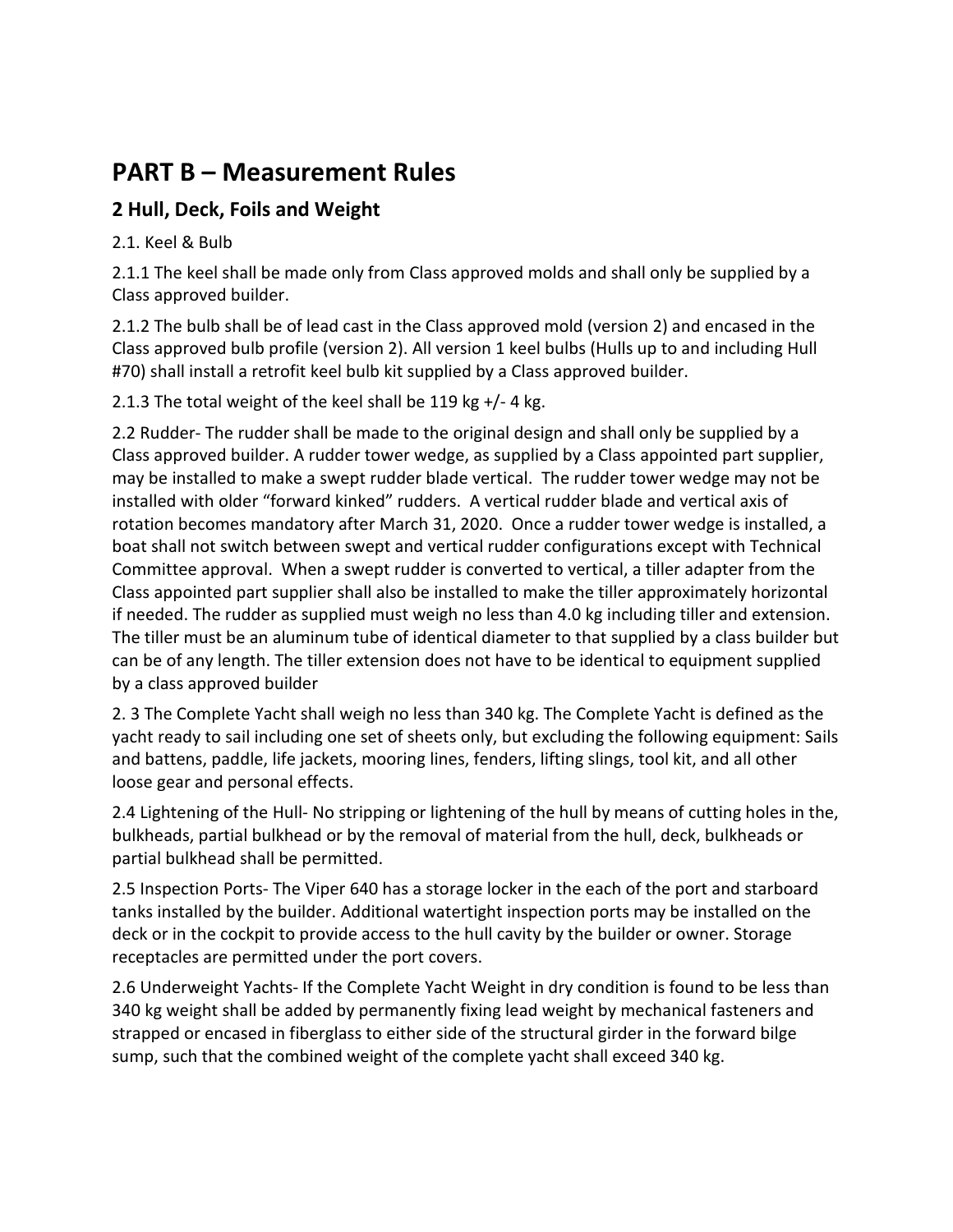## **3 Hull and Foil Finish**

3.1. The hull and foils including the rudder, keel foil and keel bulb, may not be faired or refinished with the intention or effect of lightening the hull, removing hull imperfections, improving the shape or otherwise improving the performance of the hull and foils, with the exception of keel foil fairing as allowed in 3.4. Waxing, polishing and sanding of the hull and foils is permitted, provided the intention and effect is to polish the hull and foils only.

3.2 Where a foil or the hull needs to be repaired, the repair may be faired into the area immediately surrounding the repair. Where a repair is extensive and where for example a substantial portion of a foil has been faired as a result of repair, the hull or rudder foil shall be the same shape and finish as originally supplied by the builder. However, if a keel foil is extensively repaired, the fairing shall be performed per 3.4.

3.3 If a hull, keel bulb or rudder foil has a substantial imperfection that impedes the competitive performance of the boat relative to the average boat produced by the class builder/builders, the owner may apply to the Technical Committee to approve limited fairing to correct that imperfection. If the Technical Committee grants approval for fairing to correct an imperfection, the boat shall be inspected both prior to and after the fairing to ensure that the fairing is limited to that necessary to correct the imperfection and that the fairing results in the same shape and finish as an average boat supplied by the builder. The owner shall be responsible for conveying the boat to a suitable location for inspection.

3.4 The keel foil may be faired after September 30, 2012, subject to the following: The keel foil may be faired only to match the Class provided Viper 640 keel template and over the section from 50 mm above the top of the keel bulb to 25 mm below where the keel exits the hull when in the lowered position, must: a) meet that shape within plus 2 mm or minus 1 mm as measured on each side of the keel foil; b) the distance from the keel's leading edge to its trailing edge measured perpendicular to the leading edge and parallel to its centerline shall be between 350 mm and 359 mm; and c) the keel foil trailing edge minimum thickness is 3 mm. The faired keel foil may be subject to inspection at any time after fairing for compliance with these tolerances and dimensions. [KEEL MEASUREMENT PROCEDURE](https://www.viper640.org/wp-content/uploads/2019/07/Viper-640-Class-Keel-Measurement-Procedure-July-2019.pdf)

## **4 Spars**

4.1 Construction- The material, method of construction and design of the spars, and the attachment of spreaders, standing rigging and halyard sheaves shall be in accordance with any class approved Spar Plan. Masts, spreaders and booms shall be fabricated only by spar manufacturers approved by the Class Association. The mast shall either be an aluminum mast manufactured by Proctor or a Carbon mast manufactured by Superspar.

4.2. The aluminum mast extrusion # 3525 shall be fabricated by Proctor Masts Ltd. (Selden) with an internal sleeve in accordance with the class approved spar plan.

4.3 The carbon mast is a Class specified "Viper" mast fabricated by Superspar.

4.4 Mast Measurement Bands- Two measurement bands 24mm minimum width and of color contrasting with the mast shall be located as follows: The upper edge of the lower band shall be 1190mm +/- 10mm above the cockpit floor. The upper surface of the boom groove projected to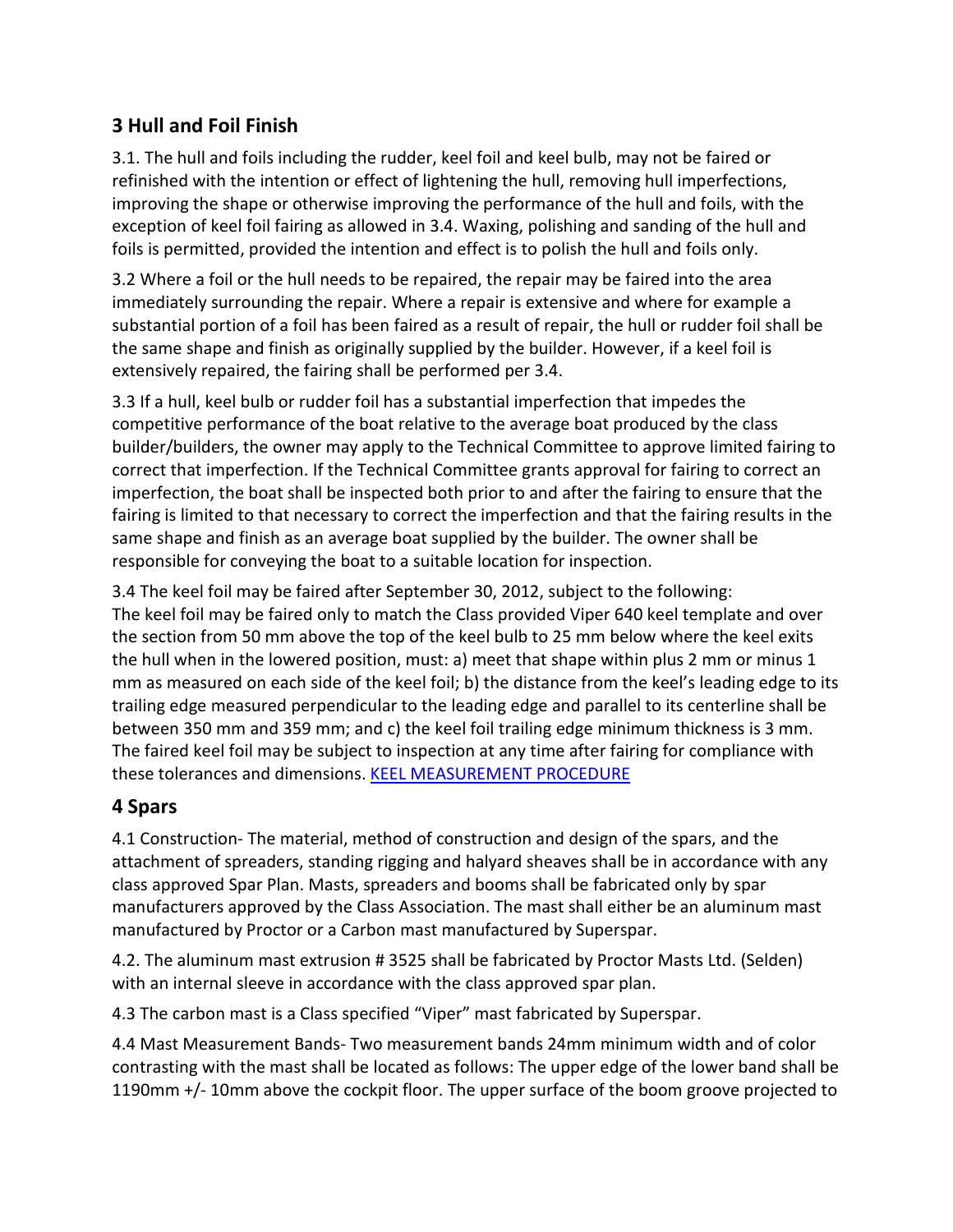the mast shall not extend below this point. The lower edge of the upper band shall not be more than 7810mm above the upper edge of the lower band. No part of the mainsail shall extend beyond the lower edge of the upper band.

4.5 Spreaders- Spreaders, as supplied by a class approved builder, after assembly on the mast must be rigidly attached. The length and sweep of the spreaders on carbon masts shall be measured by attaching a line between the upper shrouds at the bearing point with the spreaders. The distance between this line and the aft most point of the track on the mast, measured perpendicular to the mast shall be no less than 280mm. The length and sweep of the spreaders may not be adjusted in any way once a regatta has commenced.

4.6 Mast Heel- Movement of the mast is permitted only in a fore and aft direction. The position of the mast heel shall not be adjusted in any way once a regatta has commenced.

4.7 Boom - The boom may be supplied by either Proctor (Selden) or Superspar. The Proctor (Selden) boom shall be extrusion #2632. The Superspar boom shall be …. The boom shall be of constant section throughout and shall not be tapered, cut away or drilled except for the attachment of fittings. Removal of the boom end plugs is prohibited. A Proctor (Selden) boom may be stiffened by inserting a boom sleeve and/or a 42" long pravte may be inserted in the track on the underside of the boom for additional support

4.8 Permanently bent booms are prohibited. However, a permanent set, due to distortion not exceeding 25mm measured between the forward end of the boom and the measurement band is permitted.

4.9 Boom Measurement Band - A single contrasting measurement band of 12.5 mm shall be placed on the boom 3050 mm when perpendicular from the aft face of the mast.

4.10 The Sprit shall be made of carbon, complying with Class approved specifications and supplied by a Class approved builder. The extended length from the center of the headstay pin to the bearing point of the tack line shall not exceed 190cm

4.11 Mast chocks devices are permitted in front of the mast for the purpose of controlling mast bend at the deck: (partner blocks). The aft side of the mast may be secured in the partners with a line and cleat as supplied and positioned by the builder. Devices for controlling the position of the mast in the mast port below the deck are prohibited

### 5 Standing Rigging

Rules 5 and 14.2 are deleted and replaced with:

5.1 The Headstay shall be made from 4mm 1x19 stainless steel wire. The maximum length of the headstay shall not exceed 7588 mm measured from the upper bearing point of the T terminal to the bearing point of the lower attachment point. The length of the headstay shall be adjustable by a closed turnbuckle equivalent to as supplied by Builder attached to the headstay chain plate. The headstay length shall not be adjusted on a day of racing after the mainsail has been hoisted for the first time.

5.2 The Upper shrouds shall be made from 4mm 1x19 stainless steel wire, or 4 mm 1x7 compact strand wire. The upper shroud length shall be adjustable by means of open body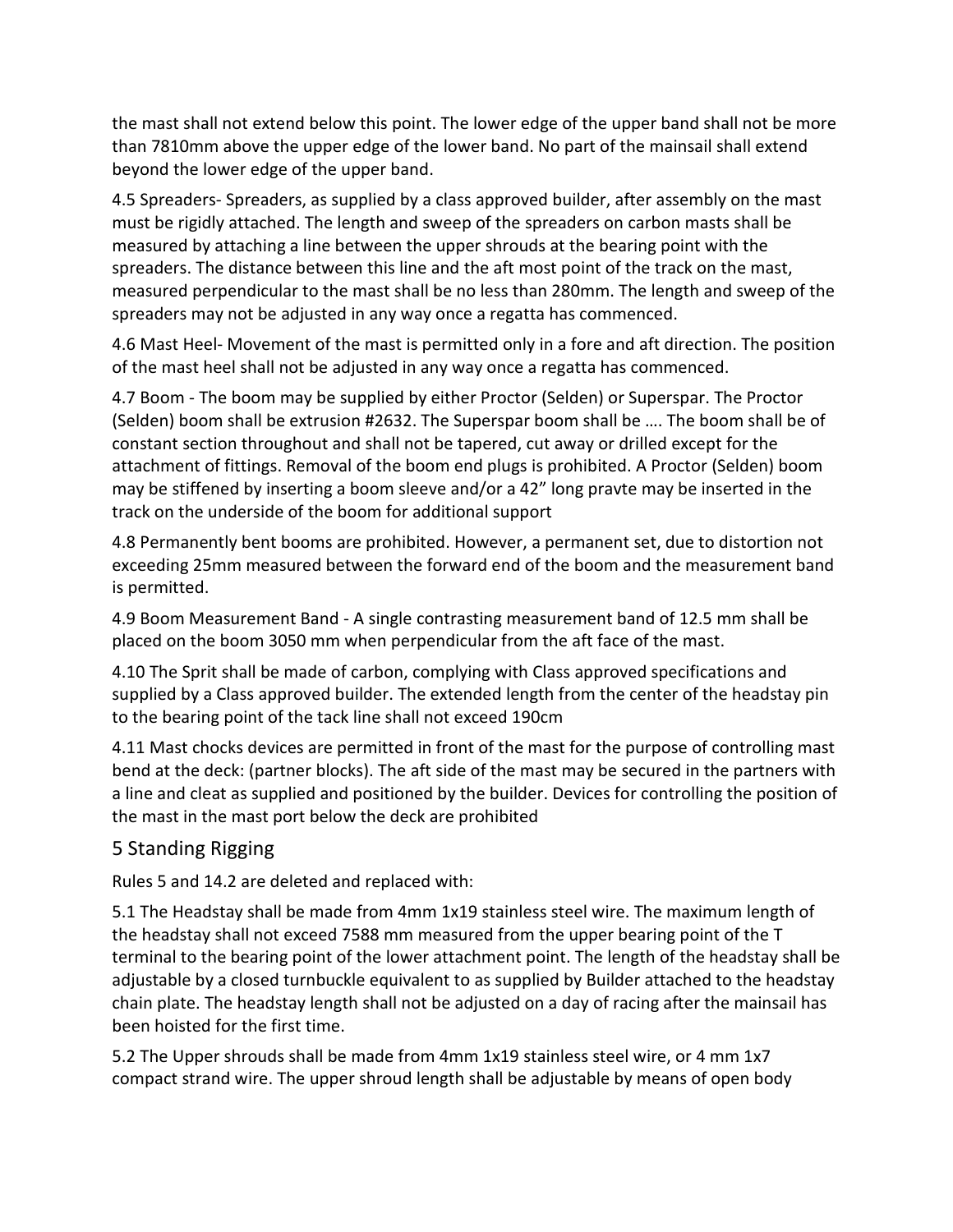turnbuckles. The spreader end plate shall be vertically restrained on the shroud by crimped ferrules to fix the spreader dihedral angle under high shroud loads.

5.3 The lower shrouds shall be made from 3mm 1x19 stainless steel wire. The lower shroud length shall be adjustable by means of open body turnbuckles; or alternatively a specific shroud adjuster or turnbuckle that is approved by the Class Association as a component supplied by the Builder.

5.4 A hand grip may be installed on the shrouds above an open bodied turnbuckle to assist adjustment. The open body turnbuckles may be secured by attaching the upper and lower turnbuckles together by any means. Turnbuckles may also be locked using scar pins, rings or clevis pins or equivalent means.5.5 Adjustment of shroud lengths when a boat is racing is prohibited. (Effective Date: June 1, 2020)

## **6 Running Rigging**

6.1 (a) The spinnaker sheets shall be line with a minimum diameter of 7 mm (approx 5/16") diameter. A pennant (of any diameter) that shall not exceed 45 cm may be attached to the spinnaker sheets for the purpose of attaching the spinnaker sheets to the clew of the spinnaker. (b) The jib sheets shall be a minimum diameter of 7 mm (approx 9/32"). (c) The main sheet shall be a minimum diameter of 8 mm (approximately 5/16") except that a split end mainsheet may taper to a smaller diameter between the split and the attachment points on the hull. (d) Halyards and the retrieval line shall be a minimum diameter of 4.0 mm (approx 3/16").

6.2 The retrieval line shall be attached to a retrieval cringle on the spinnaker and shall run through the spinnaker throat in the foredeck and through the spinnaker sock to the cockpit. The retrieval line may be a continuous Spinnaker halyard/ Retrieval line system or a separate line from the spinnaker halyard.

6.3.1 The mainsheet system shall be one of the following four alternatives:

(a) A split tail mainsheet where the split ends are attached to the aft pad eyes and shall include 5 sheaves (or turning points) as per Diagram A.

(b) A split tail mainsheet where the split ends are attached to the mid bridle pad eyes and shall include 4 turning points as per Diagram B.

(c) A constant diameter mainsheet where the end is attached to the block on the mid bridle and shall include 4 turning points as per Diagram C.

(d) A split tail mainsheet where the split ends and a bridle with a turning point are attached to the aft pad eyes and shall include 5 turning points as per Diagram D.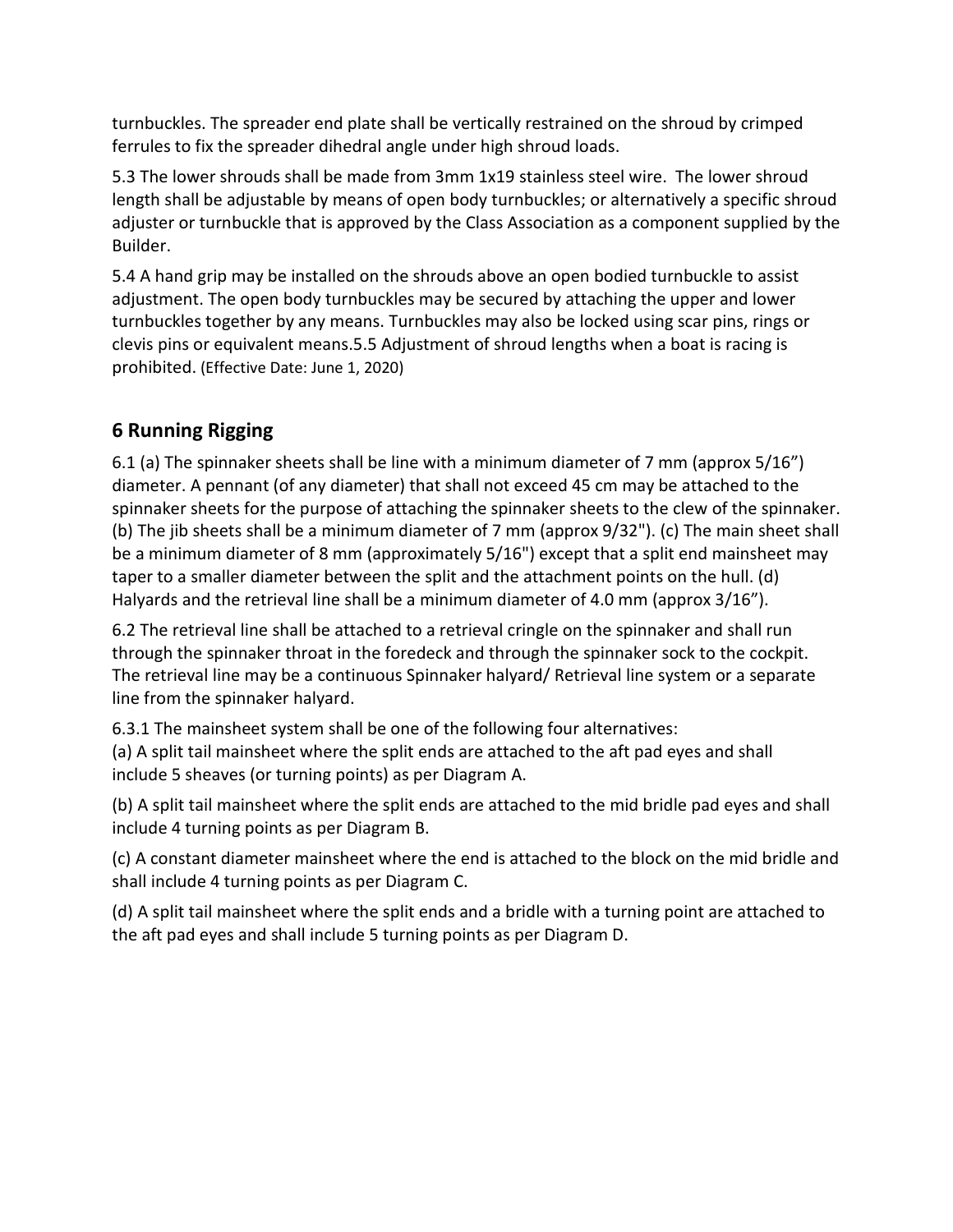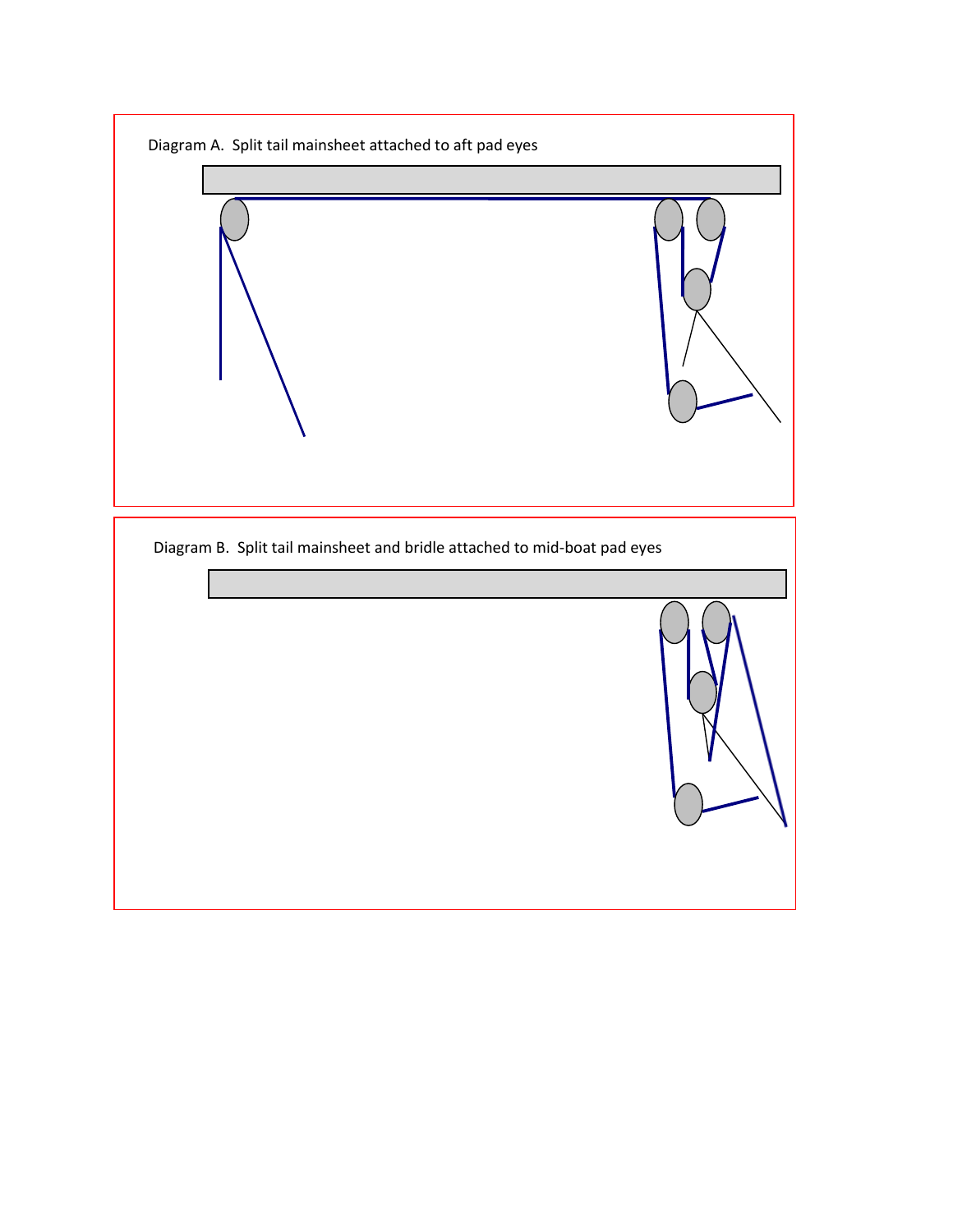

6.3.2 In all four alternative systems, the mainsheet must run through a turning point attached to a bridle. The bridle may be of any length but may not be adjustable while racing. The bridle must be attached to the two mid bridle or aft bridle pad eyes installed by the builder. Alternatively, the bridle may be attached to the gunwales in line with the aft bridle pad eyes (within +/- 5mm fore-aft). Holes may only be drilled in the outer angled gunwale face, and no additional hardware or fittings may be added to the boat. The mainsheet must also pass through at least one turning point located mid-boom, with mid-boom defined as the center of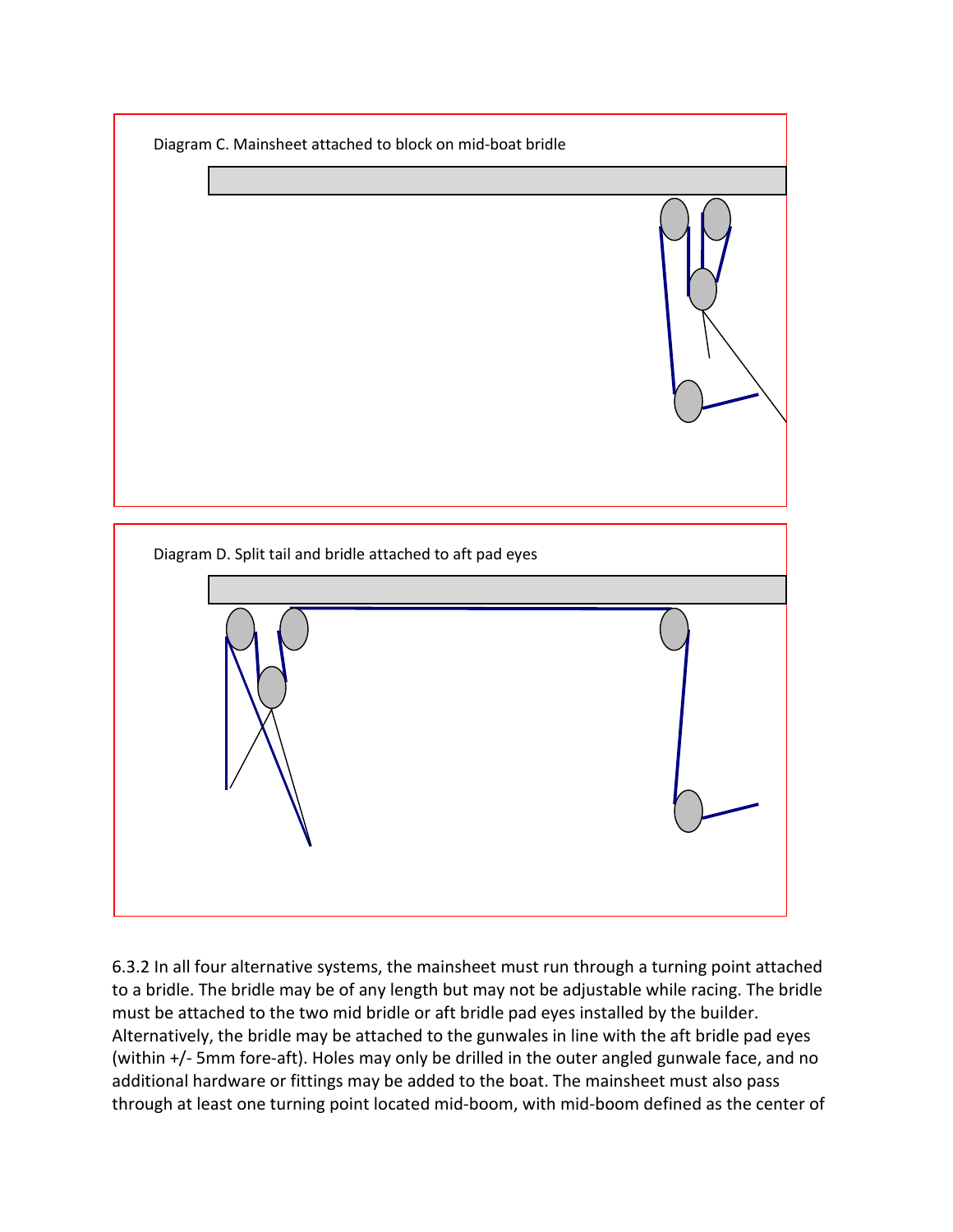the attachment point and located within a range of between 1400 mm to 1750 mm as measured aft from the forward face of the boom. (Effective Date: January 1, 2020)

6.3.3 No other mounting points may be added. The function of the mainsheet system is to allow the angle of the boom from the centerline of the boat to be adjusted solely by means of the mainsheet. No mechanism shall be added that creates a traveler. The addition of blocks, cam, cleats, or other lines and devices to facilitate adjustment of the angle of the boom while racing are specifically prohibited.

6.3.4 A cockpit swivel cam base with turning point and cleat as located by the builder must be part of the mainsheet system. If alternative 6.3.1(d) is rigged on a boat, the mainsheet must be trimmed through the swivel cam's turning point while sailing to windward. The swivel cam base may be raised up to 5 cm above the cockpit floor. Any manufacturer's blocks, ferrules or rings may be used as turning points as long as they are no smaller than 40 mm or larger than 60 mm in outside diameter, except that the small sheave in a fiddle block, if used instead of 2 mid boom turning point s, may be smaller than 40 mm. Only one turning point in the system may be a ratchet block and that ratchet block may be placed anywhere in the system. The mainsheet may only be cleated at the swivel cam base.

6.3.5 In a split tail mainsheet, the transition between the split made up of smaller tails of any diameter to the full diameter of the 8 mm mainsheet shall not exceed 24". Shock cord may be used to control slack split tails and bridles.

#### 6.4 Boom vang and gnav

(a) All boats with a carbon mast shall have boom gnav. All boats with an aluminum mast shall either have a boom vang or a boom gnav.

(b) The boom vang may be mounted with the cam cleat at either the top or the bottom of the vang. The vang shall not otherwise be changed from original configuration. Any addition of any blocks, line or other devices is prohibited.

(c) The boom gnav purchase system does not have to be identical to that supplied by a class approved builder. The boom gnav must be attached to the mast at the Gnav goose neck installed by Superspar. The tube shall be of the same material and diameter as supplied by a class approved builder. The length of the tube (without end caps) shall be 122 cm  $+/-$  6 cm. The base of the tube shall rest on the Gnav car installed on the top of the boom. The Gnav shall be adjusted by a maximum of 16:1 purchase and a minimum of 8:1 purchase. A maximum of 8:1 purchase and a minimum of 4:1 purchase shall be located on top of the boom (either attached to the front of the boom or to the mast) and a maximum of 6:1 purchase and a minimum of 2:1 purchase shall be located below the boom. No part of the purchase system shall be located inside the boom. The gnav car and track shall be as supplied by the class approved builder (or be equivalent) with a maximum track length of 67 cm. The cleats for the gnav line may be relocated on the side tanks provided they are aft of the cockpit lockers and forward of the mainsheet pedestal.

6.5 The aft spinnaker sheet blocks must be attached to the gunwale 200cm forward from the corner of the gunwale and the transom.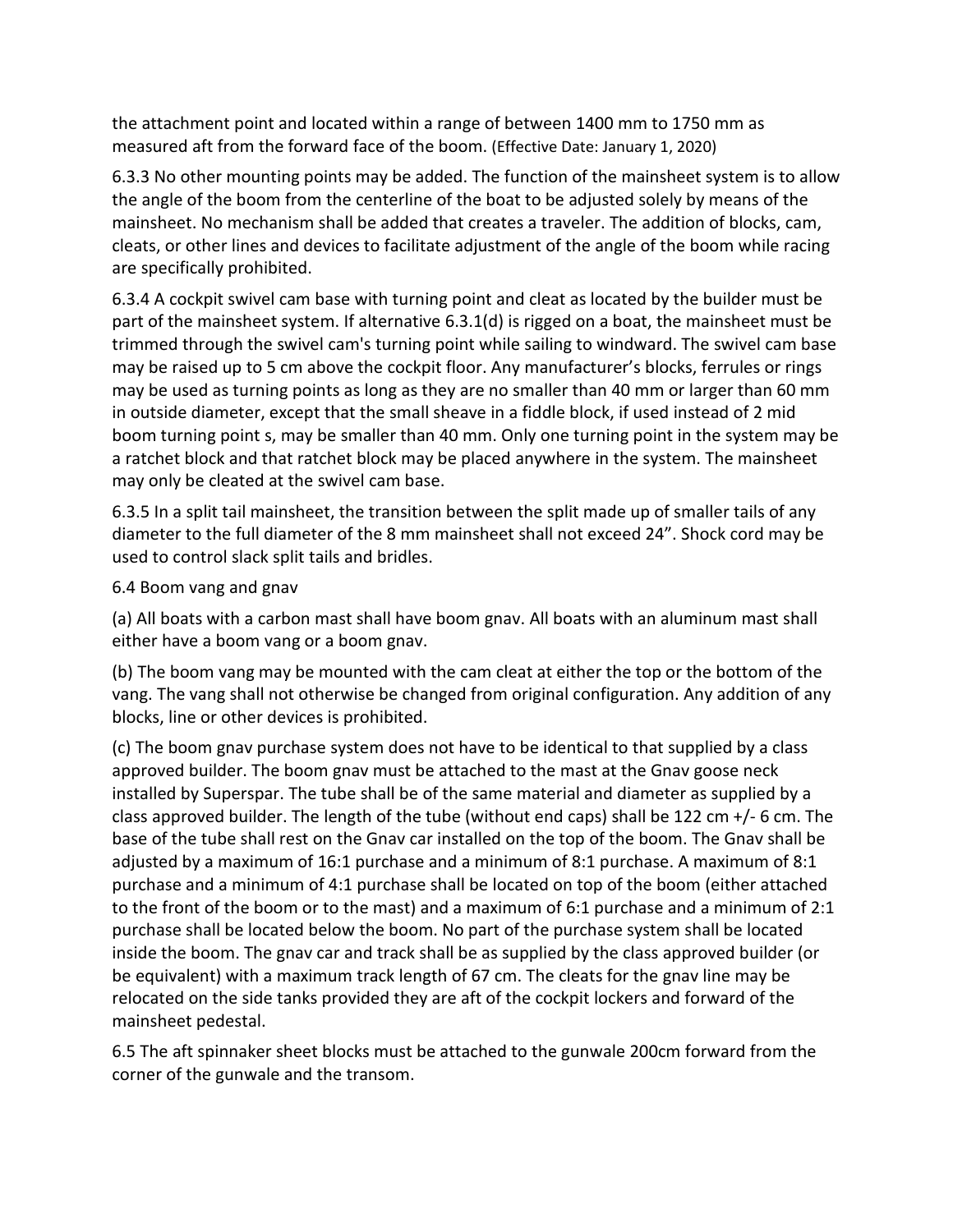6.6 The Cunningham system does not have to be identical to that supplied by a class approved builder. The purchase system shall not exceed 8:1 and shall only be able to adjust mainsail luff tension. Hardware to direct and cleat the Cunningham control lines shall not be mounted aft of the aft-most surface of the main vertical bulkheads on either side of the mast.

6.7 A line or shock cord may be attached between the top of the headstay turnbuckle or swage and the bow of the boat or molding that supports the sprit pole for the sole purpose of keeping sheets and the spinnaker retrieval line from catching on the bow or headstay. Tubes and/or a ring may be installed near the spinnaker throat and on the forestay solely for the purpose of easing the hoisting and dowsing of the spinnaker provided that (i) there are no active bearings (ball or roller) and (ii) the device is easily removed.

## **7 Sails**

7.1 Sails shall be constructed by Class Association approved sail makers.

7.2 Definitions – All definitions and terms shall be in accordance with World Sailing Equipment Rules of Sailing.

7.3 Material and Reinforcement- All sails shall be soft sails. All materials must be as specified in these rules or approved by the Class Technical Committee.

7.4 Windows - Up to two unwoven transparent windows are permitted in each of the mainsail and headsail

#### 7.5 Mainsail

7.5.1 Measurements (a) The leech length shall not exceed 8200mm. (b) The half width shall not exceed 2120mm. (c) The three quarter width shall not exceed 1415mm. (d) The upper width shall not exceed 785 mm. (e) The distance between the head point and the upper leech point shall be 900mm. (f) The top width shall not exceed 310mm. (e) No part of the mainsail shall extend above the lower edge of the upper mast measurement band or aft of the forward edge of the boom measurement band.

#### 7.5.2 Battens

(a) Head Batten – A head batten may support the head of the sail provided that the batten does not extend the sail aft of a straight line between a point measured perpendicular to the luff 310mm aft of the head point, and the upper leech point.

(b) Mainsail Battens - No more than five additional mainsail battens shall be permitted in the main body of the sail. The 2 lower mainsail battens shall not exceed 1400mm. All other battens may be of unlimited length. For all sails constructed after June 30, 2009, the distance from the head point to the intersection of the mainsail leech and the middle of the top mainsail batten shall be no less than 900 mm.

7.5.3 Material - The minimum fabric weight shall not be less than 200g/sq. m. The mainsail shall be constructed from one of the following materials: Woven Dacron or Mylar laminate with a polyester scrim and/or Aramid fibers. The Technical Committee may publish from time to time in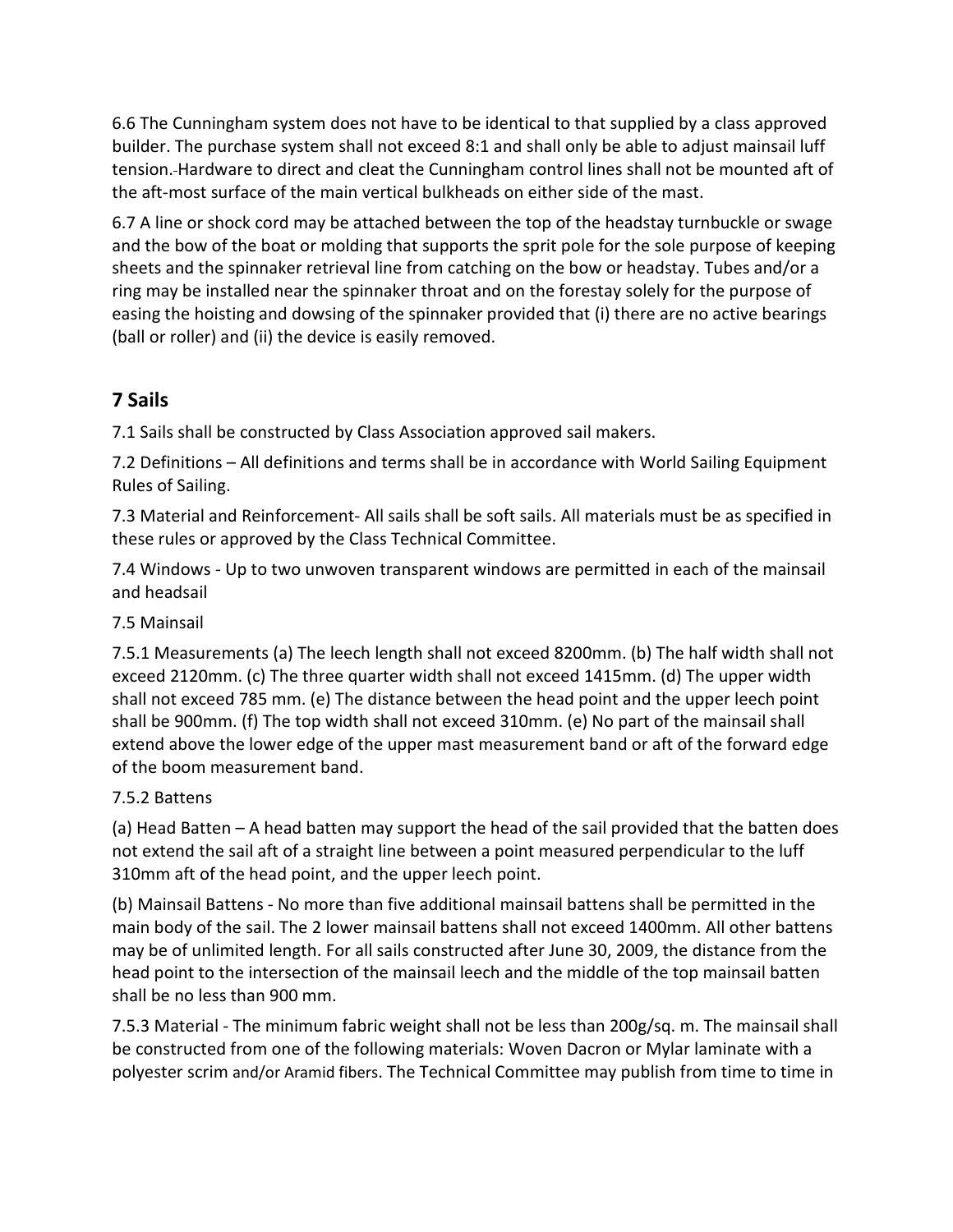section D of the class rules a list of specific sail cloths allowed for the mainsail. (Effective Date: June 1, 2020)

7.5.4 Insignia and Numbers - The mainsail shall have the Viper insignia shown in a prominent position and may have the words "Viper 640" on the sails. The mainsail shall display the sail registration number allotted by the Class Association

#### 7.6 Headsail

7.6.1 General- The headsail shall be measured to the outside edge of the cloth including tabling, foot roach, etc. Cringles not included within these edges are to be excluded from measurement. Head, clew and tack boards are prohibited. Foot roach and leech shall be fair curves. The forestay shall not be detached for the attachment of the headsail.

7.6.2 Battens - No more than three battens shall be permitted in the headsail. The battens shall divide the leech into equal segments +/- 150 mm. The top batten may be of unlimited length. The lower 2 battens shall not exceed 900 mm.

7.6.3 Measurement- (a)The luff shall not exceed 6875 mm. The LP shall not exceed 2200mm. The width of the sail at the head shall not exceed 50 mm. (b) 1/2 Girth: Measurement points found by folding forward corner of head to the tack apex and the forward corner of the headboard to the clew apex. 1/2 girth shall not exceed 1265 mm. (c) Material: The headsail shall be constructed from one of the following materials-or Mylar laminate with a-polyester and/or Aramid fibers. The minimum weight of the finished fabric shall not be less than 200g/sq m. The Technical Committee may publish from time to time in Section D of the class rules a list of specific sail cloths allowed for the headsail.

#### 7.7 Spinnaker

7.7.1 General- The spinnaker shall be asymmetrical in shape. Fittings shall be limited to corner cringles or rings, and retrieval cringles or tabs. Up to 3 Retrieval cringles are permitted.

7.7.2 Measurement - (a) The length of the luff shall not exceed 9720 mm. (b) The length of the leech shall not exceed 7600 mm. (c) The length of the foot shall not exceed 5625 mm. (d) The half width shall not exceed 5500mm. (e) The foot median shall not exceed 9800 mm.

7.7.3 Materials - The spinnaker shall be constructed of woven nylon material. The weight of the finished fabric shall not be less than 40 g/sq m.

7.7.4 The spinnaker shall be launched and retrieved through the spinnaker throat in the foredeck and shall be doused within the spinnaker sock under the foredeck.

7.7.5 The spinnaker sock shall be a tube made of cloth, canvas, canvas mesh or other flexible material attached at one end to the spinnaker retrieval throat in the foredeck and at the other end to a pad eye on the cockpit floor.

7.7.6 In accordance with RRS 77 Appendix G2, the national letters and sail numbers are not required on spinnakers.

#### 7.8.1 Sail Purchase

(a) A Viper 640 owner may acquire up to one complete set of new sails per calendar year (one main, one jib, and one spinnaker). A new sail is considered acquired for a boat when it is first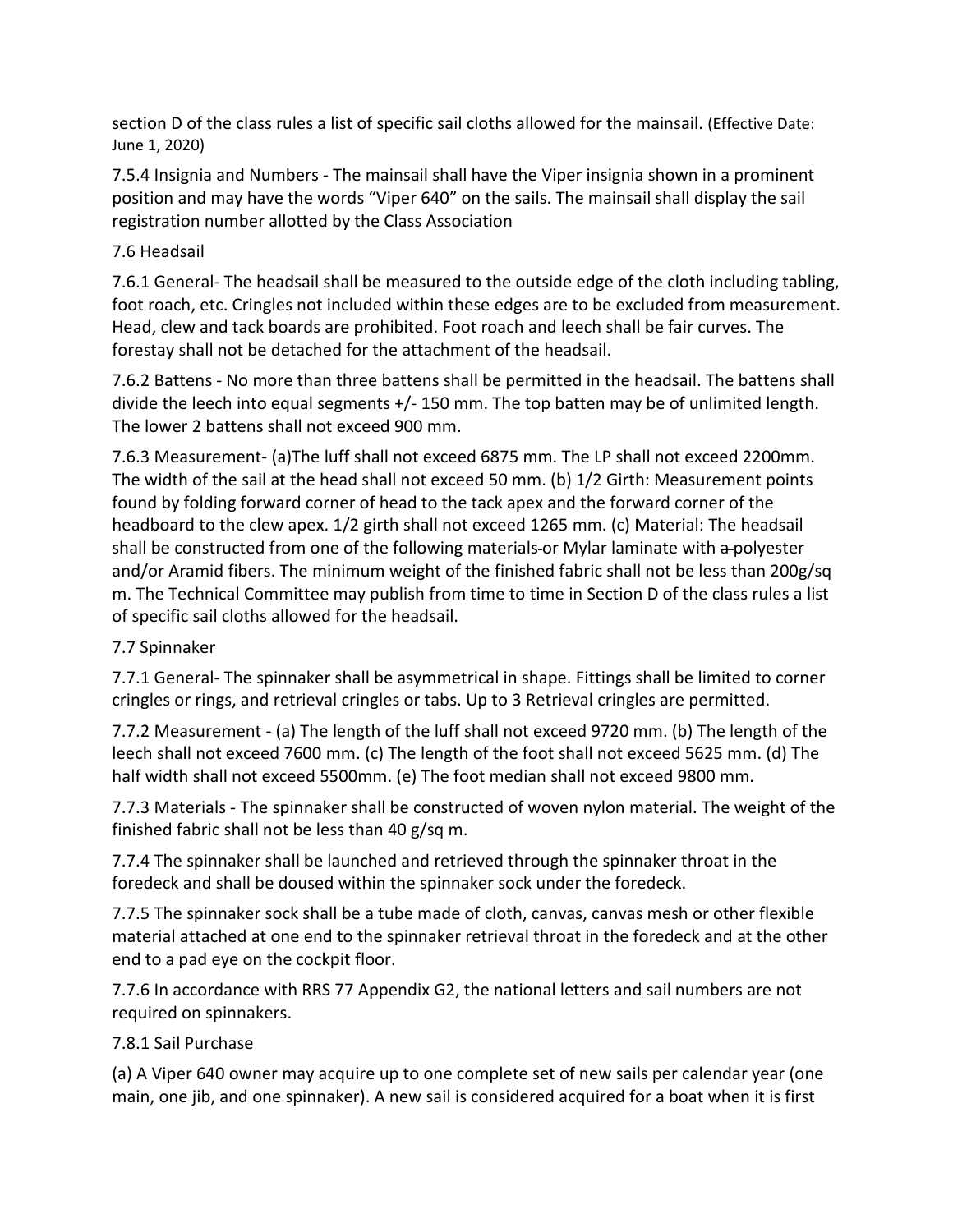used in a race by the owner. The year shown on the registration sticker must be consistent with that date of first use.

(b) An owner in their first year of Viper 640 ownership may in addition, choose to purchase and race with one or more of next year's new sails in advance. In this case only, the year on the registration sticker will be next year. The first year of Viper 640 ownership is the calendar year the boat is first raced by the owner after purchase.

(c) A boat's overall sail inventory of both new and used sails shall include no more than one sail of each type (main, jib, and/or spinnaker) per year as shown on the registration sticker.

(d) Used sails may be added to a boat's inventory at any time, provided the owner is in compliance with 7.8.1(c).

(e) A used sail is a previously registered sail. The year on its registration sticker is based on its registration by the original owner.

(f) Any previously used unregistered sail acquired by a boat owner is considered new for purposes of this rule 7.8.1, unless the owner can establish to the satisfaction of the Technical Committee that given the intent of this rule that the sail should be treated as used and registered as such.

7.8.2 Registration–All sails constructed prior to January 1st 2011 must be numbered and signed by a member of the Class Technical Committee or a designated Class measurer appointed by the Class Technical Committee. From January 1st 2011, any new sail acquired must have a Class Association numbered "registration sticker" permanently attached to the sail. Sail registration data will available to any Class member for review upon reasonable request.

7.8.3 Exemptions - If the owners upon discovery that a sail is lost, stolen or destroyed can demonstrate that they are in a noncompetitive position, or if a sail is repaired such that the registration sticker must be replaced, or a sticker is lost, they may apply to the Technical Committee for an exemption and a replacement sticker. Such application shall be in a form and detail as requested by the Technical Committee.

7.8.4 Transfers - When a sail's ownership is transferred, the new owner is responsible registering the sail as part of the new owner's inventory prior to the next sanctioned regatta the sail is used in.

7.8.5 Re-cuts - Any sail that is re-cut or substantially repaired requires re-measuring. A sail that is re-cut and re-measured shall not constitute acquisition of an additional new sail unless sail is re-cut, repaired or altered in a manner that 33% or more of the material used in the same is new or replaced.

#### 7.8.6 Use

(a) No sails other than registered sails built by Class approved sail makers shall be used in any Viper one-design race.

(b) At a Class sanctioned regatta, no more than two suits of registered sails may be used, and no more than one mainsail, jib and spinnaker may be used on any given day, except if there is irreparable damage that renders a sail unusable.

(c) Regatta organizers may require owners to provide sail registration information before the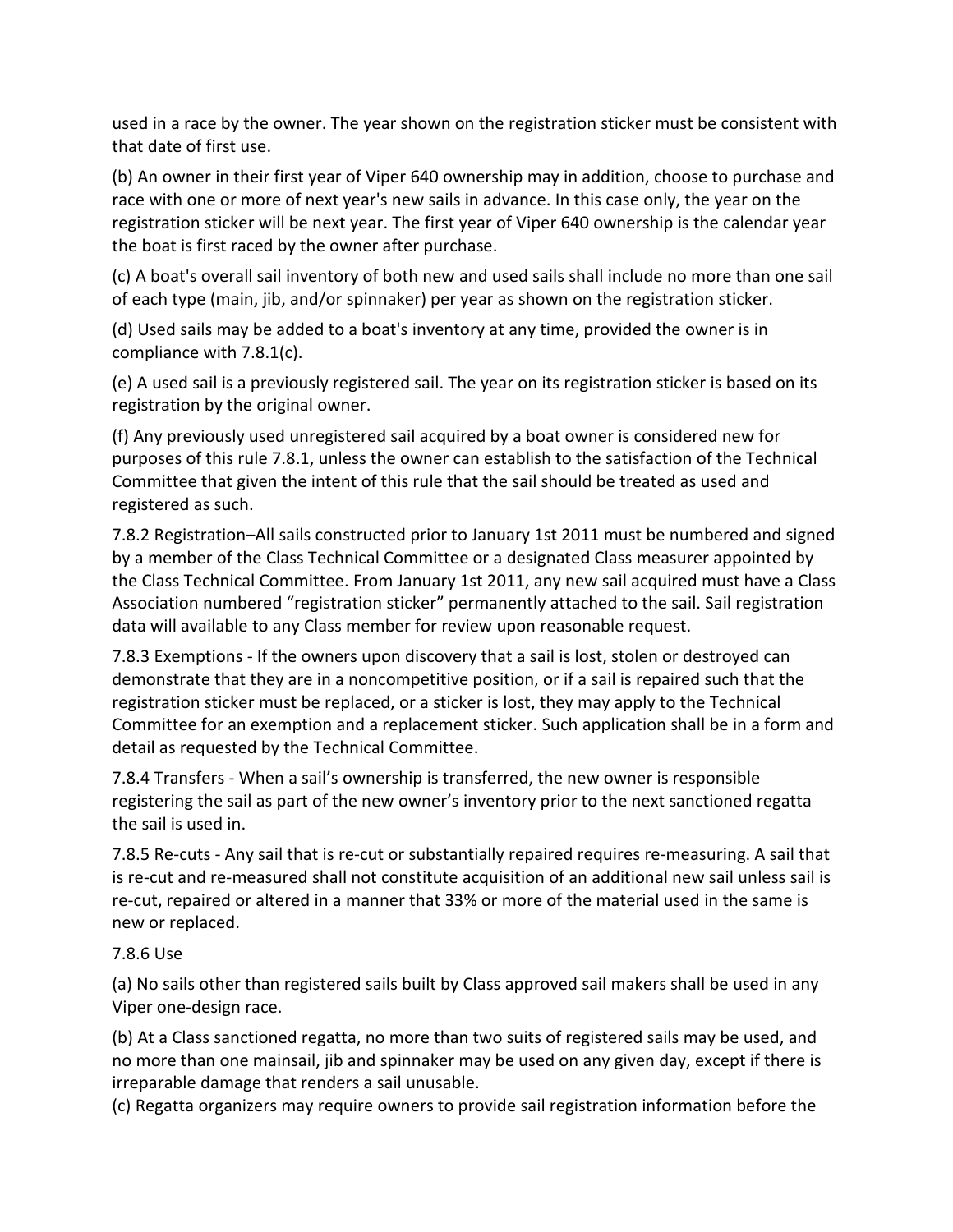regatta commences.

(d) Only one of each, mainsail, jib and spinnaker of shall be hoisted at the same time

7.8.7 Charters /Borrowed Boats

(a) Charters or competitors who do not own a Viper 640 may acquire and register up to three new or used sails per calendar year to use on different charter boats or borrowed boats. If they subsequently purchase a boat, any such sails acquired and retained count towards the owner's inventory.

(b) If a competitor regularly sails on a borrowed boat or chartered boat with their own sails, then the Technical Committee may at their sole discretion deem that the sails count towards the boat's sail inventory.

7.8.8 Registration Sticker Purchase, Sail Registration and Administration–The sticker fee, method of payment and distribution shall be determined by the executive committee. There will be no fee for registration of sails constructed prior to  $1/1/2011$ . The unique numbering sequence for a sail will be Hull No./Sail acquisition year/type. For example, 055/10/J, would indicate hull 55 first race in 2010 a jib. If the sail is later sold, the hull sold to gets added to the front (120/055/10/J). This would track the sail as being sold to hull 120.

### **8 Equipment and Fittings**

8.1 Hiking straps may be added for a fourth crew

8.2 A forward footrest may be installed provided it is the same dimension and same location as current boats supplied by a Class approved builder.

8.3 Lines to assist hiking may be attached to the hiking straps, hiking strap pad eyes, lifting eye on top of the keel and/or to the lifting padeyes on port and starboard deck floor. A hiking line may assist a crew member hiking only by being held in the hands. The hiking line may not be attached to the crew by any means.

8.4 The main halyard cleats must be at or near the base of the mast and may be of any type. The primary jib halyard cleat must be of the same type and in the same place as installed by the builder and an additional jib halyard cleat may be installed on the deck or aft lip of the foredeck to help prevent the jib halyard from slipping under load.

8.5 The spinnaker halyard cleat on masts shall be a Ronstan Halyard swivel cams or equivalent in the same location as supplied by builder. Carbon masts may alternatively have a Harken 150 cam cleat or equivalent attached to the mast below the spinnaker exit or as supplied by the builder prior to 2009. The material of the attachment bracket is unlimited.

8.6 A pad-eye and single sheave block for the jib halyard may be installed on the port side tank athwartship of the mast.

8.7 An additional single purchase (block) may be added to the head of the jib with the tail of the halyard to terminate at the base of the jib halyard exit sheave**.**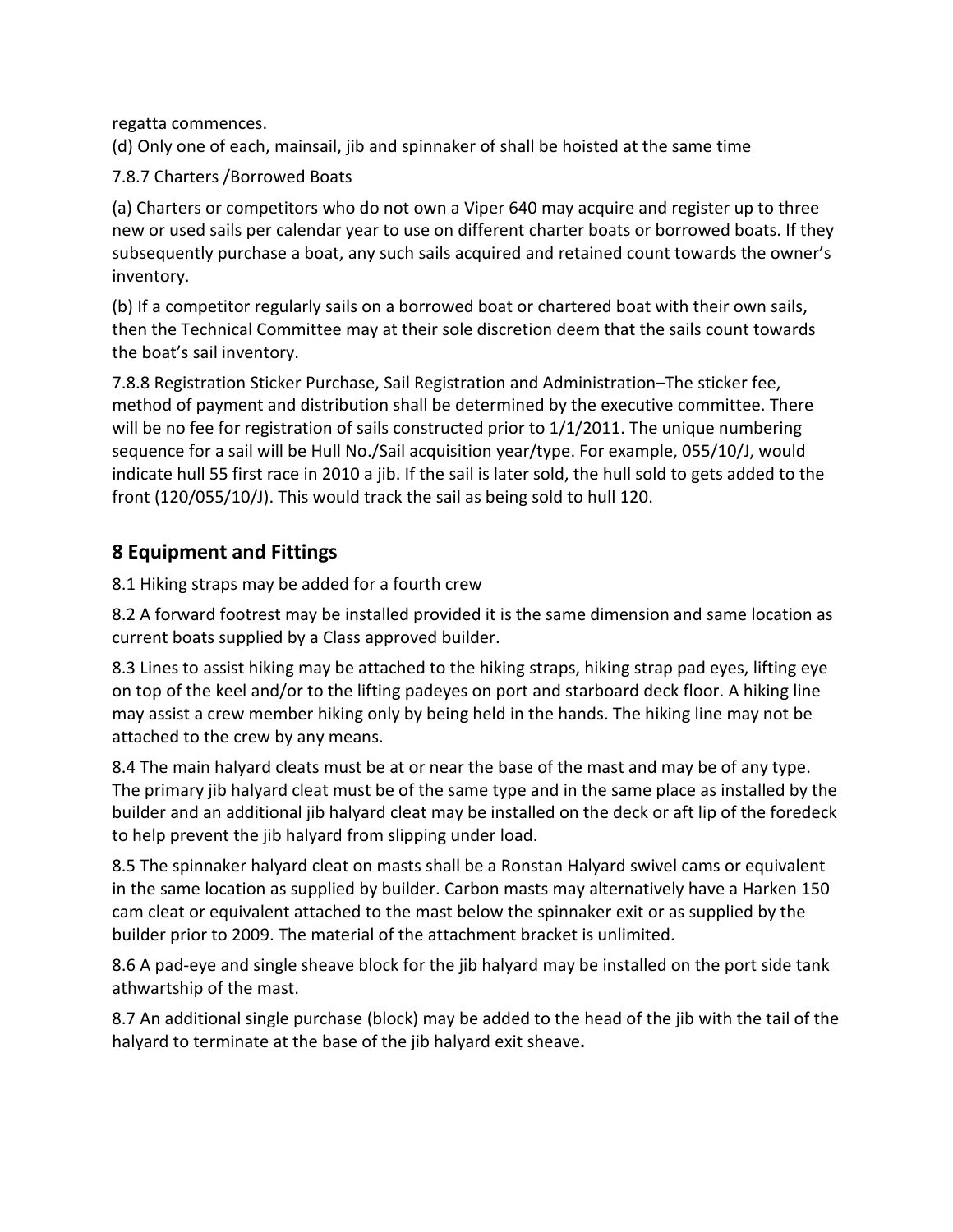## **9 Safety Equipment**

9.1 The following equipment shall be carried on board when racing: (a) One life jacket or buoyancy vest (of pattern approved by the National Authority if required) for each member of the crew.(b) One paddle(c) A compass, which may be conventional or electronic but which may not store headings, unless such compass is specifically allowed in these rules.(d) 20 meters of 6mm diameter or larger towing line (c) Additional safety equipment required by local or national laws shall be carried

9.2 From May 30, 2009, all boats are required to have crew safety lines installed under the gunwale in the same position as current boats supplied by a Class approved builder.

9.3 A safety line shall be installed in the aft part of the cockpit. The aft safety line shall be a minimum diameter of 4mm (approx. 3/16").

## **10 Prohibitions, Restrictions and Exemptions**

10.1 The Viper Class Association promotes racing between Corinthian teams.

10.2 No helmsperson or crew member may be "paid" to sail in any race aboard a Viper. A signed declaration of compliance with this Rule 10.2 by all participants on Viper 640s at a Sanctioned regatta may be required at the discretion of the Executive Committee and in a form it specifies.

10.3 Deleted

10.4 Deleted

10.5 Private on the water coaching is not permitted at Class sanctioned events at any time on race days. A Viper Class Coach boat specifically approved in writing by the Class Executive Committee, or by a Regatta Organizing Committee designated by the relevant Class Regional Executive Committee, may provide coaching to a wide range of competitors to enhance all competitors' enjoyment of the event. (Effective Date: June 1, 2020)

10.6 There shall be a minimum of two persons on board when racing. The same number of persons shall sail throughout an event. No changes to the constituent team of helm and crew shall be made at sanctioned regattas without written approval prior to sailing from the Regatta Organizing Committee (designated by the Executive Committee) posted on the official notice board. This shall not prevent helm and crew within the same constituent team from rotating roles on the boat.

10.7 Helm and crew shall wear a PFD at all times from the start signal until their boat has finished or withdrawn.

10.8 Use of the shrouds and or mast to promote roll tacking or roll jibing is prohibited.

10.9.1 Self-contained electronic devices that display information which can be calculated based solely on an electronic compass, GPS sensors and internal software can used while racing. 10.9.2 Use of external sensors, transmitters (other than remote controls), wired or wireless data sources, and/or power supplies is prohibited.

10.9.3 Conventional compasses, electronic watches and timers are approved for use.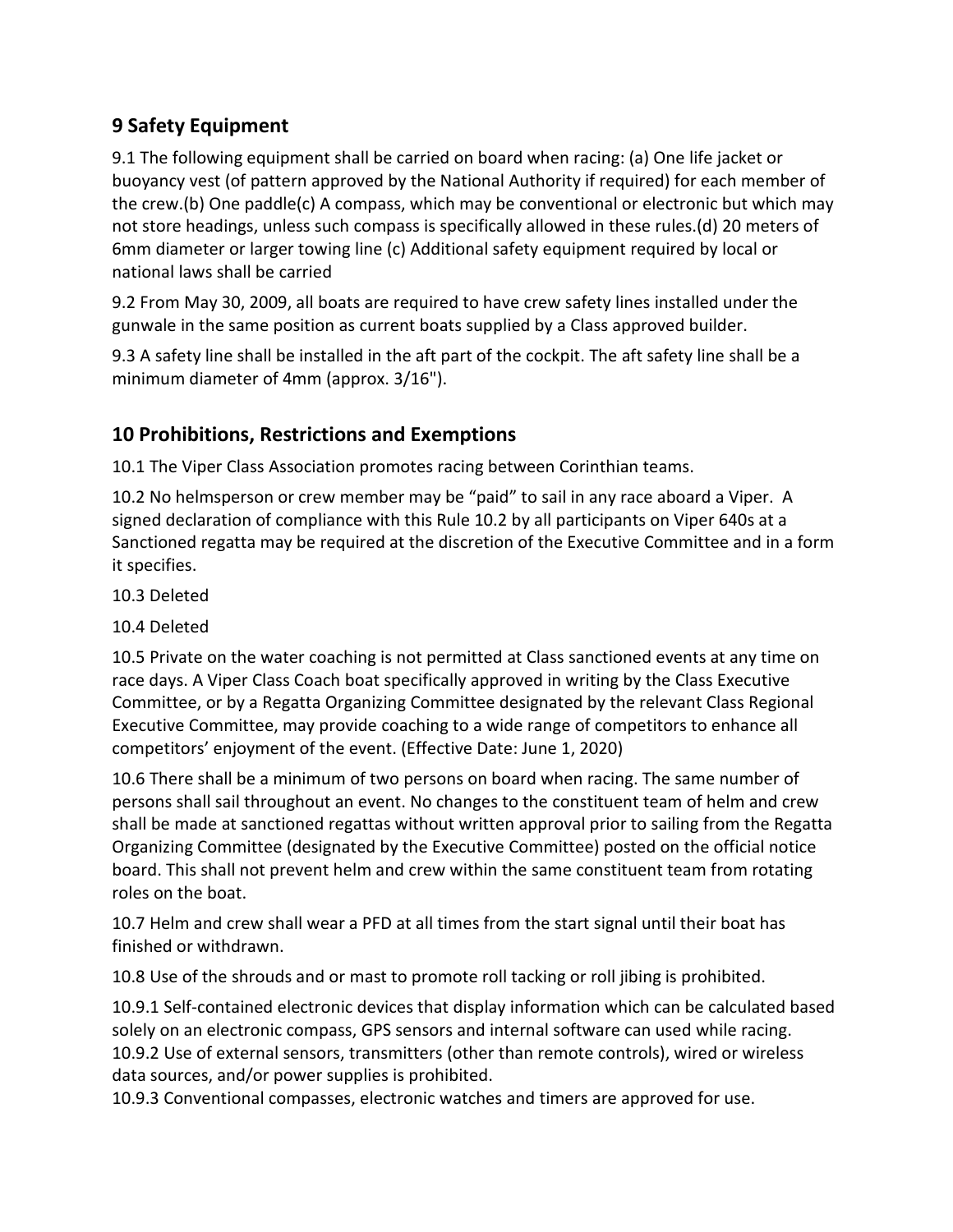#### 10.10. Special Exemptions and Waivers (Grandfathering provisions).

10.10.1 Fairing - A boat that has been faired prior to September 1st 2005 and can show that the fairing took place prior to September 1st 2005 may apply to the Class Association Technical Committee for the hull and foils to be allowed to race under the class rules. The Technical Committee shall use their discretion to determine whether such fairing conveys a reasonable competitive advantage to the boat in question. The Technical Committee may decide that no reasonable competitive advantage exists and grant the boat a waiver to race under class rules. The Technical Committee may specify specific work that needs to be done to rectify some competitive advantage conveyed by the fairing to enable the boat to comply with these class rules. The Technical Committee may determine that the boat does not comply with the Class rules.

10.10.2 Spars, sails, rigging and other equipment – (a) Any boat that has spars, sails, rigging or other equipment (collectively referred to as equipment) dating from prior to September 1st 2005 that may not comply with the class rules may apply to the Technical Committee for a waiver so that the equipment may be used on that boat to race under the class rules. Any boat that has spars, sails, rigging or other equipment that complied with class rules at the time they were installed or supplied to the boat but subsequently do not comply with class rules due to a change in the class rules, the owner may apply to the Technical Committee for a waiver to allow the equipment to be used on that boat to race under the class rules. Any boat that has to effect repairs to(or replace) spars, rigging and other equipment (excluding sails) prior to or during a class sanctioned regatta that may not comply with the class rules may apply to the Technical Committee for permission to use the equipment (excluding sails) to race under the class rules.(b) The Technical Committee shall use their discretion to determine whether the equipment conveys any reasonable competitive advantage to the boat. The Technical Committee shall also take into consideration: (i) Has a reasonable attempt been made to comply with class rules? (ii) The cost of complying with class rules (iii) The availability of replacement equipment and components (iv) The impact on the strict One-Design nature of the class. (v) Any other factors that they consider relevant. (c) The Technical Committee may use its discretion to grant permission or a waiver for the equipment to be used under the class rules for racing. The waiver or permission to use the equipment may be granted for a specific period or for an unlimited period. The permission or waiver to use the equipment may be revoked by the Technical Committee at any time, even if it was previously granted for an unlimited period.

10.10.3 Any permission or waiver to race with boats or equipment under the provisions of Rule 10.3 must be approved in writing by the Technical Committee.

10.10.4 Any decision by the Technical Committee to decline permission or decline a waiver under Rule 10.10 will not be reviewed by the Class Association Executive Committee or any other body. Any permission or waiver granted under Rule 10.9 may be reviewed by the Executive Committee. The Executive Committee can decide to revoke any waiver or permission issued under Rule 10.9 but it shall not affect race results prior to that decision.

10.11 Any alleged or suspected change to a boat supplied by the builder not covered by these rules, or any alleged non-compliance not covered by these rules may be compared by the Class Technical Committee or their appointed representative to a sample of 5 boats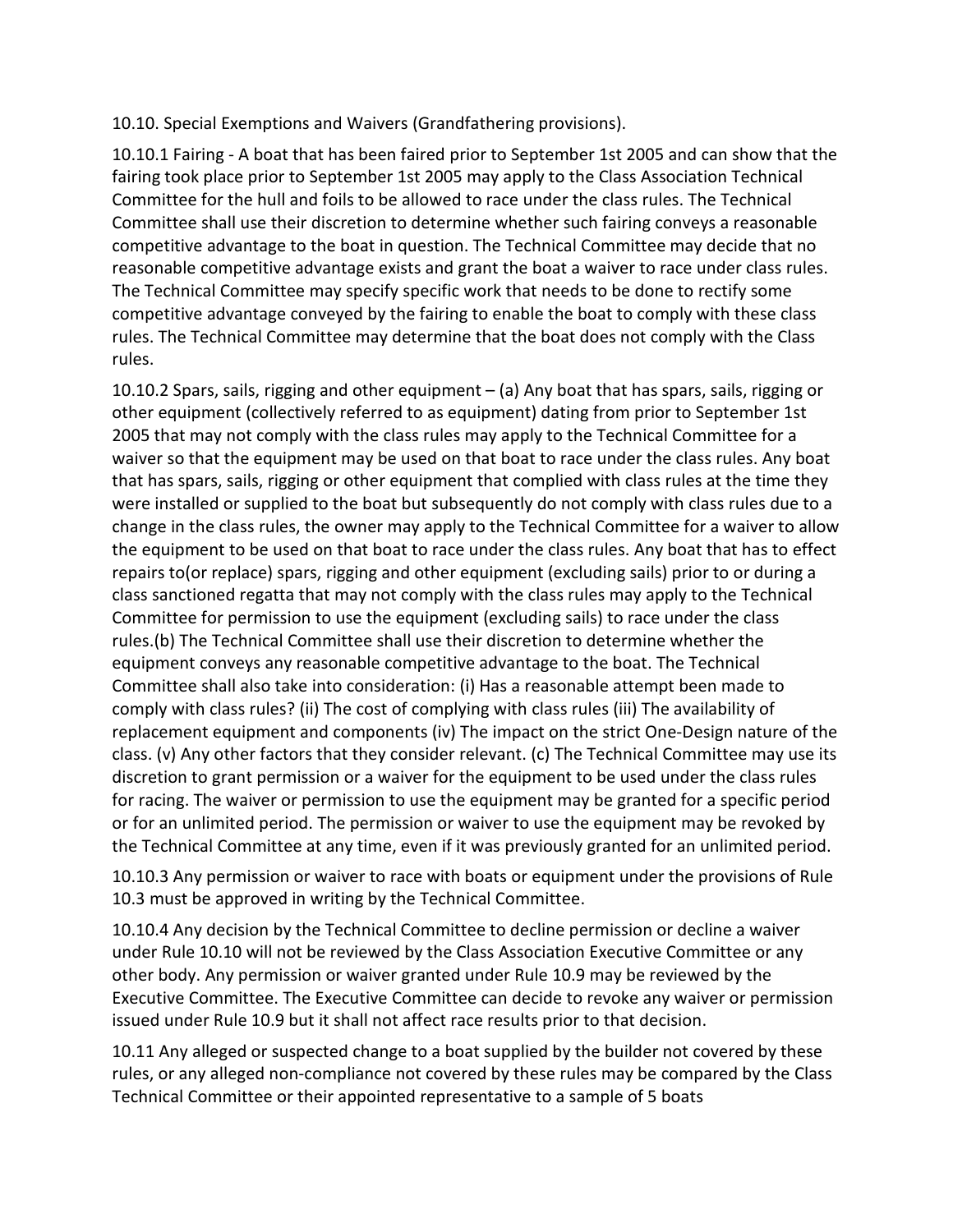10.12 In any case where the wording or intent of the Viper 640 Class rules is found to be unclear or in need of clarification, The Technical Committee shall have the power to make official interpretations or clarifications of existing class rules in order to resolve any discrepancies. Once the interpretation has been posted via either of the two methods listed below, it shall be considered a part of the Viper 640 class rules.

Any official interpretations or clarifications that are made during the course of a Class Sanctioned Regatta will be posted in writing on the regatta notice board by 9:00 AM or two hours before the first warning signal (whichever is earlier) on the day that the interpretation is to take effect.

Any official interpretations or clarifications that are made at any time (including those made during the course of a Class Sanctioned Regatta) will be posted as soon as possible under Part D of the rules on the class website.

10.13 Upon written approval from both the Technical Committee and Executive Committee, new modifications, and changes to the Viper 640, including but not limited to foils, equipment and sails may be tested at Class sanctioned regattas. The number of boats and the period of testing shall be set by agreement with the Technical Committee and Executive Committee. Such testing shall not occur at North American or National championships.

10.14 During any period where the Notice of Race or Sailing Instructions require that boats remain in the water, keels must remain lowered during such period, but rudders may be removed after sailing.

### **11 Registration**

11.1 Sail Number- The sail number shall be obtained from the Class Association or its appointed representative.

11.2 The Viper Class is a Category C (Advertising) Class under World Sailing regulation 20.

11.3 A boat participating in a Class sanctioned regatta must either be owned by a Class Association member or the skipper on board throughout the regatta must be a Class Association member.

11.4 The Gulf Yachting Association (GYA) is appointed by the Class Association to provide sail numbers for Viper 640s competing in Gulf Yachting Association (GYA) Capdevielle and other GYA specified events only open to GYA member clubs. Viper 640 mainsails with GYA sail numbers shall also have the letters GYA, such letters being contrasting in color to the numbers and 10" high, vertically aligned near the leech on each side of the sail and aft of the numbers. The vertical alignment of the letters shall be perpendicular to the alignment of the numbers. On the starboard side the numbers and letters shall be higher than any on the port side and the bottom of the "A" shall be aligned with the bottom of the numbers. On the port side, the top of the "G" shall be aligned with the top of the numbers. Minimum spacing between characters and the edge of the mainsail shall be 60mm. No national letters shall be applied to Viper mainsails with GYA numbers. GYA sails must carry sail registration stickers per 7.8.2 which shall include the actual hull number.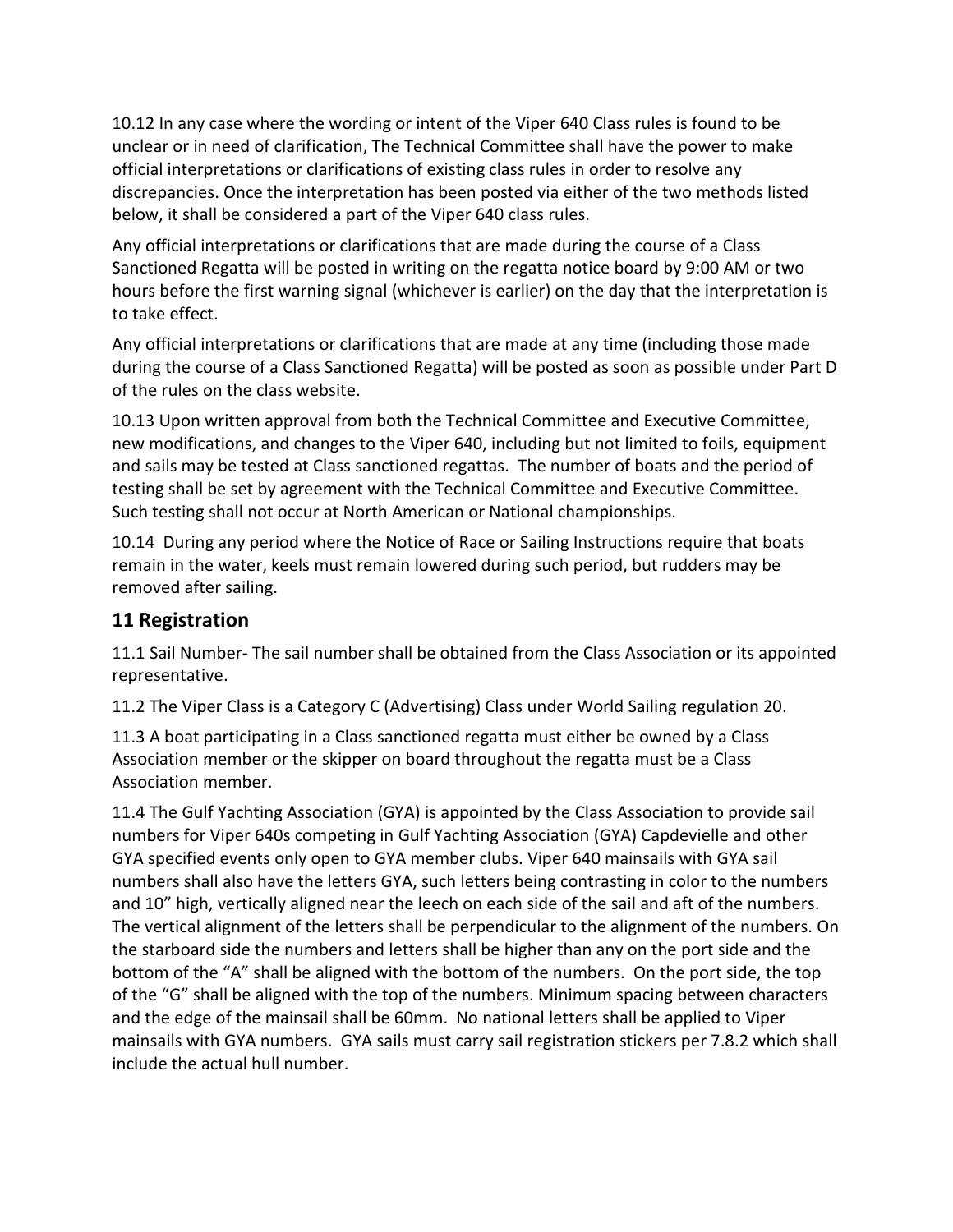11.5 A Viper 640 shall carry permanent bow numbers, with 3 numerals, provided by the Class approved vendor in the font, style and colors specified by the Class. The bow number shall be the boat's hull number, unless another number is allocated by the International Board of Governors. The numbers are to be positioned 75mm from the lower edge of the gunwale and 150 mm aft of the bow on both sides. (Effective Date: October 1, 2020)

# **PART C – Class Association Control of Builders, Distributors and Sailmakers, and Construction Specifications**

12.1 All Viper 640s may only be produced from Class Association (Class) approved molds by Class approved builders and new boats may only be sold by Class approved distributors.

12.2 Hull, Deck, Keel and Rudder Molds: All molds for the hull, deck, foredeck, keel, and rudder shall be constructed solely by builders appointed for that purpose by the Class Association. Each mold may be measured prior to commencement of production and thereafter subject to further measurement at the discretion of the Class Association by a measurer appointed by the Class Association. Each mold shall be approved by the Class Association prior to commencement of production. The Hulls, Decks, Keels and Rudders produced by the molds may be inspected and measured by a measurer appointed by the Class Association. The approval for a mold may be revoked by the Class association at any time. All molds and patterns shall be numbered and issued only to builders appointed by the Class association.

12.3 Alterations to molds- No alterations shall be made to any molds, official patterns or templates without the written approval of the Class Association.

12.4 Application may be made to the Class Association to allow tolerances due to minor variations and distortions through age but intentional variations within these tolerances are prohibited. Such application must be approved in writing.

12.5 Building Licenses—Viper 640s shall only be molded and/or completed by builders appointed by the Class Association. All applications for licenses shall be made to the Class Association. Licenses shall be granted at the sole discretion of the Class Association. The license may be revoked at any time by the Class Association and that builder shall no longer be a Class Appointed builder.

12.6 No alteration shall be made to the construction process, the materials, the layout or the equipment of the boat without the written permission of the Class Association. No other alteration shall be made to the "boat as supplied by the builder" without written permission from the Class Association.

12.7 Issue of Molds- Application for the issue of molds patterns and/or measurement templates shall be made to the Class Association which, in approved cases, shall coordinate to effect delivery from an approved source.

12.8 Construction of Hulls, Decks, Keels and Rudders shall be in accordance with any plans and specifications approved by the Class Association.

12.9 Material shall be in accordance with specifications approved by the Class Association.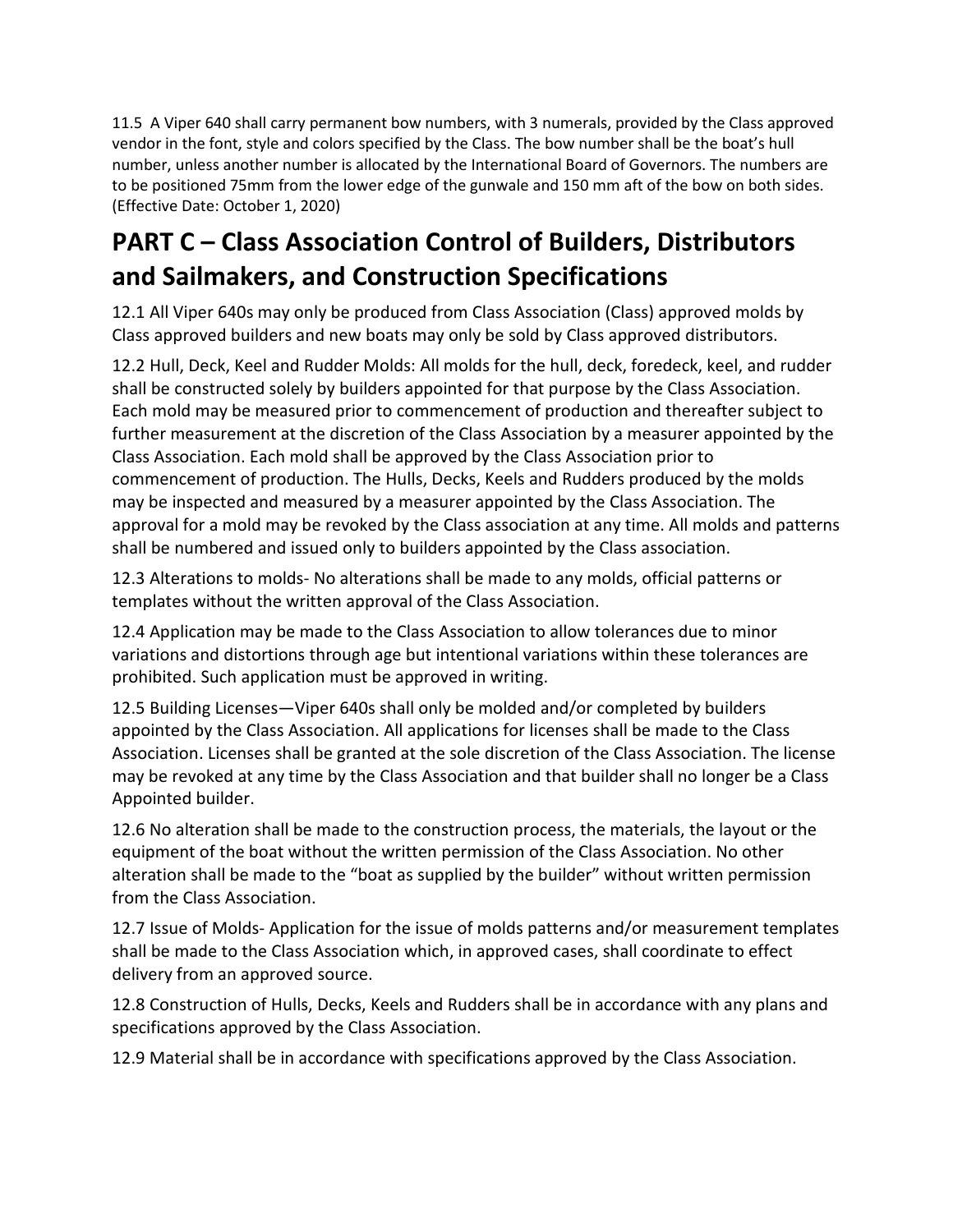12.10 Hull and Deck Assembly- (a)The builder shall follow procedures and standards which ensure strict control of the One-Design shape. The deck shall be assembled to the hull with the hull in a Class approved mold or in an assembly jig approved by the class association. In either case the necessary support shall be given so that the hull profile and sheer line are as shown on any plans approved by the Class Association. Such support shall be approved by the Class Association. (b) The hull may be measured by a measurer approved by the Class Association to ensure compliance with the class rules, which may include construction specifications, measurement diagrams and measurement forms. (c) The deck and foredeck may be measured by a measurer approved by the Class Association. The location and size of the mast port as molded shall be as specified on any Class approved Plans.

12.11 The manufacturer and type of hardware, equipment, spars, rigging, and fittings supplied on the boat must be approved by the Class Association.

12.12 Relocation of hardware, fittings or rigging shall not be permitted without written permission from the Class Association.

12.13 The weight and distribution of weight of the Completed Yacht must comply with any specifications issued by the Class Association.

12.14 Sailmakers may apply to the Class Association to become Class Approved sailmakers. The Class Association shall use its discretion to approve sailmakers who will manufacture sails that comply with the class rules and will abide by the spirit and philosophy of The Viper Class. This approval shall be granted in writing and published on the Class website. The approval needs to be renewed annually and may be revoked at any time at the discretion of the Class Association.

13.1 Any boat which does not comply with Section 12 of the Class rules may be deemed by the Class Association as ineligible to race as a Viper 640 under the class rules.

## **PART D – Technical Committee Interpretations**

14.1 Rules 6.1 is interpreted to mean that tapered sheets and halyards are prohibited.

14.2 This rule has been replaced by amended Rule 5

14.3 Rule 1.5 is interpreted to mean that sails that complied with the sail dimension and material requirements of the Class rules at the time that they were made built and were made by sailmakers that were Class Approved sailmakers at the time the sails were made, comply with Class rules. All sails that complied with the sail dimension and material requirements of the Class rules at the time they were made that were built by any sailmaker prior to December 31 2006 are deemed to comply with Class rules.

14.4 Regarding rule 7.8.1 Sails awarded by EFG at the concluding regatta of the 2010 EFG Viper 640 Pan American Championships, the HPDO, shall not be deemed as "acquired" but they will be deemed as counting towards either an owner's 2010 sail inventory (provided the owner has not already acquired a sail that counts towards his 2010 inventory) or the owner's 2011 sail inventory for the purpose of sanctioned events. The EFG sail must be used at the HPDO . If the awarded sail is part of an owner's 2011 inventory, this shall not preclude the owner acquiring an additional sail in 2011 provided that the additional sail is not used in sanctioned events